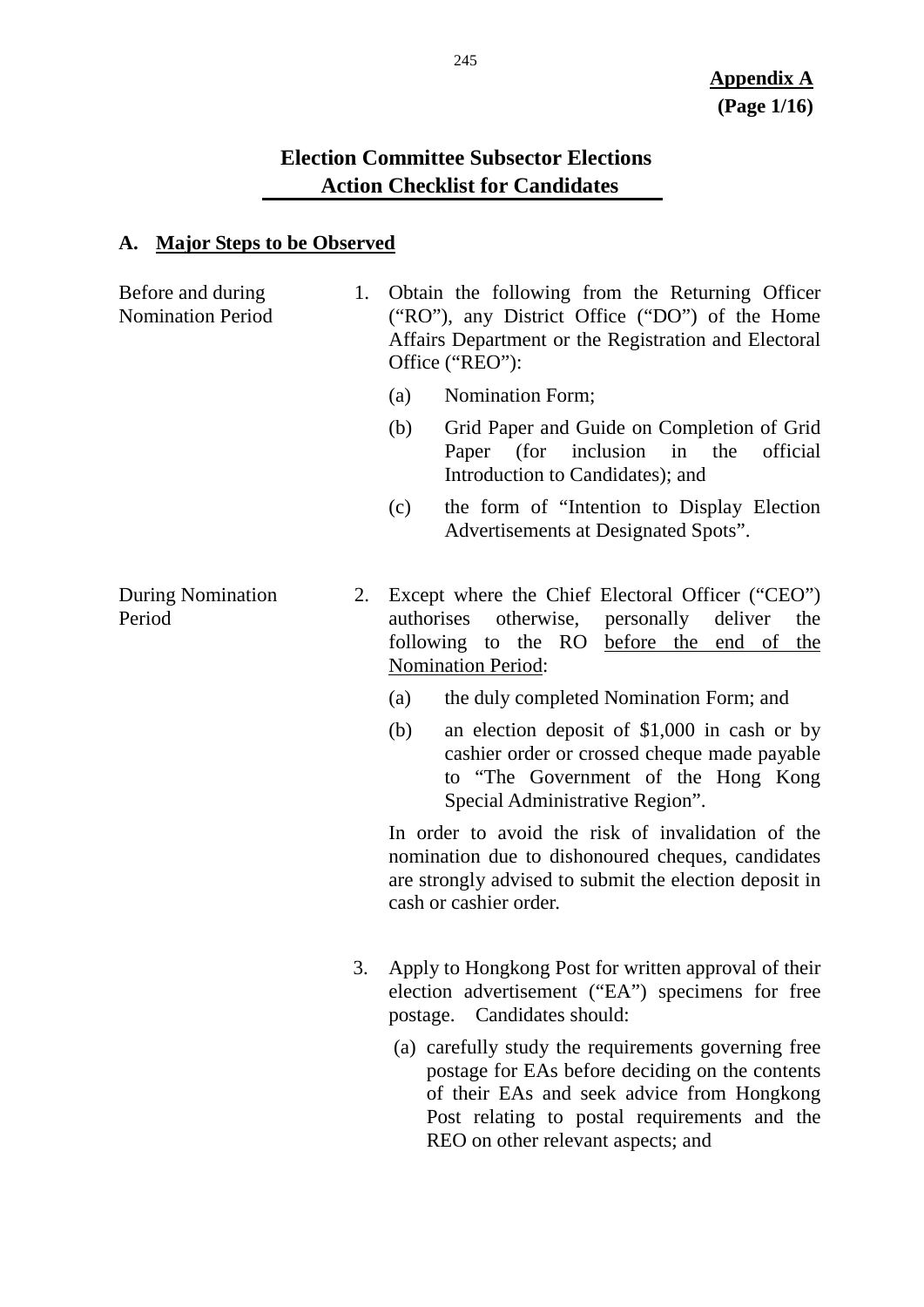- (b) make every effort to submit their EA specimens to Hongkong Post for written approval as early as possible to allow sufficient time for revising the contents of their EA specimens, if necessary.
- 4. Obtain the following from the RO:
	- (a) a CD-ROM containing the relevant legislation and copy of the candidate forms/documents;
	- (b) relevant extracts from the Final Register of Voters (both gum labels and soft copies) on signing an Undertaking on the Use of Electoral Records;
	- (c) forms
		- (i) Return and Declaration of Election Expenses and Election Donations (thereafter referred to as "election return")
		- (ii) Standard Receipt for Election **Donations**
		- (iii) Authorisation to Incur Election Expenses
		- (iv) Notice of Revocation of Authorisation to Incur Election Expenses
		- (v) Notice of Withdrawal of Candidature
		- (vi) Notice of Appointment of Election Agent
		- (vii) Notice of Appointment of Polling Agents for a Polling Station Not Situated in a Prison
		- (viii) Notice of Appointment of Polling Agent for a Dedicated Polling Station Situated in a Prison (other than a Maximum Security Prison) and Application for Consent to the Presence of Election Agent/Polling Agent in a Dedicated Polling Station Situated in a Prison (other than a Maximum Security Prison)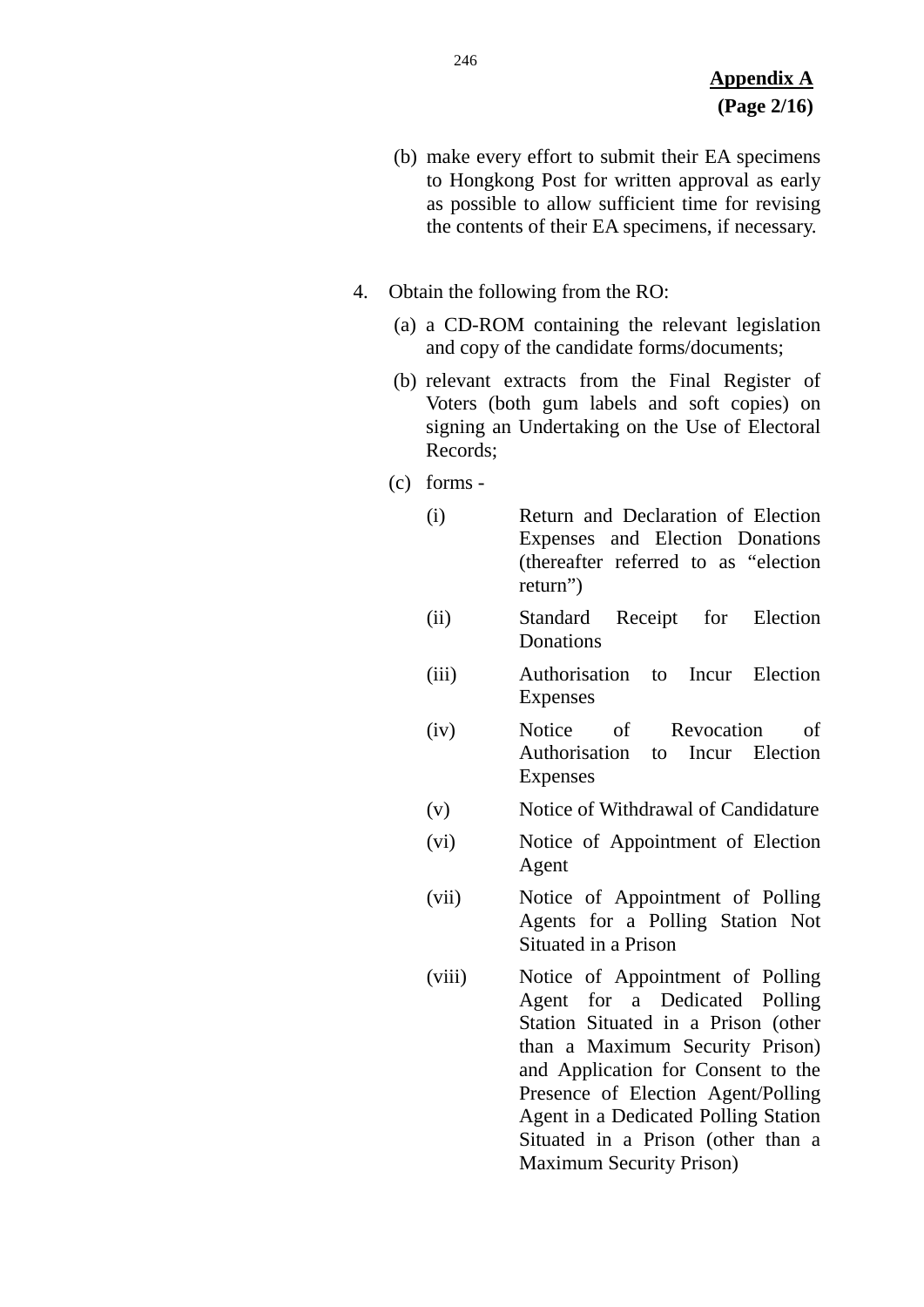- (ix) Notice of Appointment of Counting Agents (x) Notice of Revocation of Appointment of Agent
- (xi) Information Sheet in relation to Election Advertisements
- (xii) Application for Creating an Account of the Central Platform and Undertaking in respect of the Terms and Conditions in Using the Central Platform for Candidates
- (xiii) Notification of the Electronic Address of the Candidate's Platform
- (xiv) Notification of Corrected Information in relation to Election Advertisements
- (xv) Consent of Support
- (xvi) Permission for Display of Election Advertisements or Conduct of Electioneering Activities at Private Premises
- (xvii) Declaration of Secrecy
- (xviii) Return of Election Deposit
- (xix) Advance Return and Declaration of Election Donations
- (xx) Notice of Posting of Election Mail (Attachment: Summary on Free Postage for Election Mail)
- (xxi) Declaration for Posting of Election Mail
- (xxii) Notification of Decision on Electioneering Activities
- (xxiii) Notification of the Intention to Hold a Public Meeting/Procession;
- (d) Notice for Collection of Voters' Information;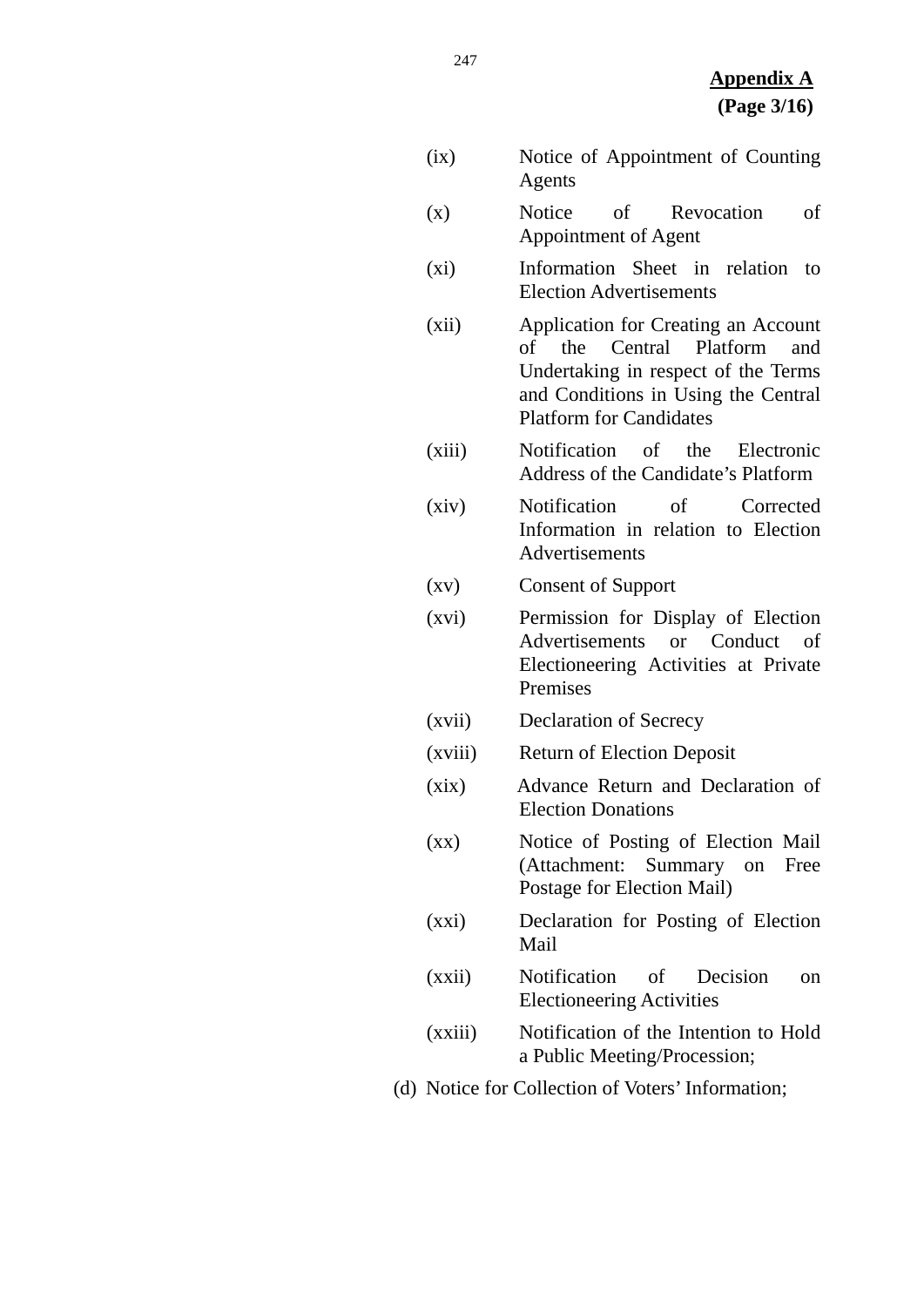(e) Undertaking on the Use of Voters' Information

(Attachment: Supplementary Note on Undertaking on the Use of Voters' Information); and

- (f) Note for Submission of a Text Version of Introduction to Candidates for Persons with Visual Impairment.
- 5. Lodge with the RO a Notice of Withdrawal of Candidature if the candidate wishes to withdraw his/her candidature.
- 6. (a) Ensure that all printed EAs, except for the category exempted, contain the name and address of the printer, date of printing and the number of copies printed.
	- (b) Ensure that all prior written Consent of Support or Permission/Authorisation have been obtained before the publication of EAs and lodged with the RO (or CEO if RO has not yet been appointed), if applicable.
	- (c) (i) If the candidates choose to post the electronic copy of EA and relevant information/documents onto the Candidate's Platform for public inspection, candidates should provide the CEO with the **electronic address** of the platform **at least 3 working days** (i.e. any day other than a general holiday or Saturday) **before** publication of the first EA.
		- (ii) If the candidates choose to post the electronic copy of EA and relevant information/documents onto the Central Platform for public inspection, candidates should submit to the CEO the Application for Creating an Account of the Central Platform and Undertaking in respect of the Terms and Conditions in Using the Central Platform for Candidates.

Any time before, during or after handing in Nomination Form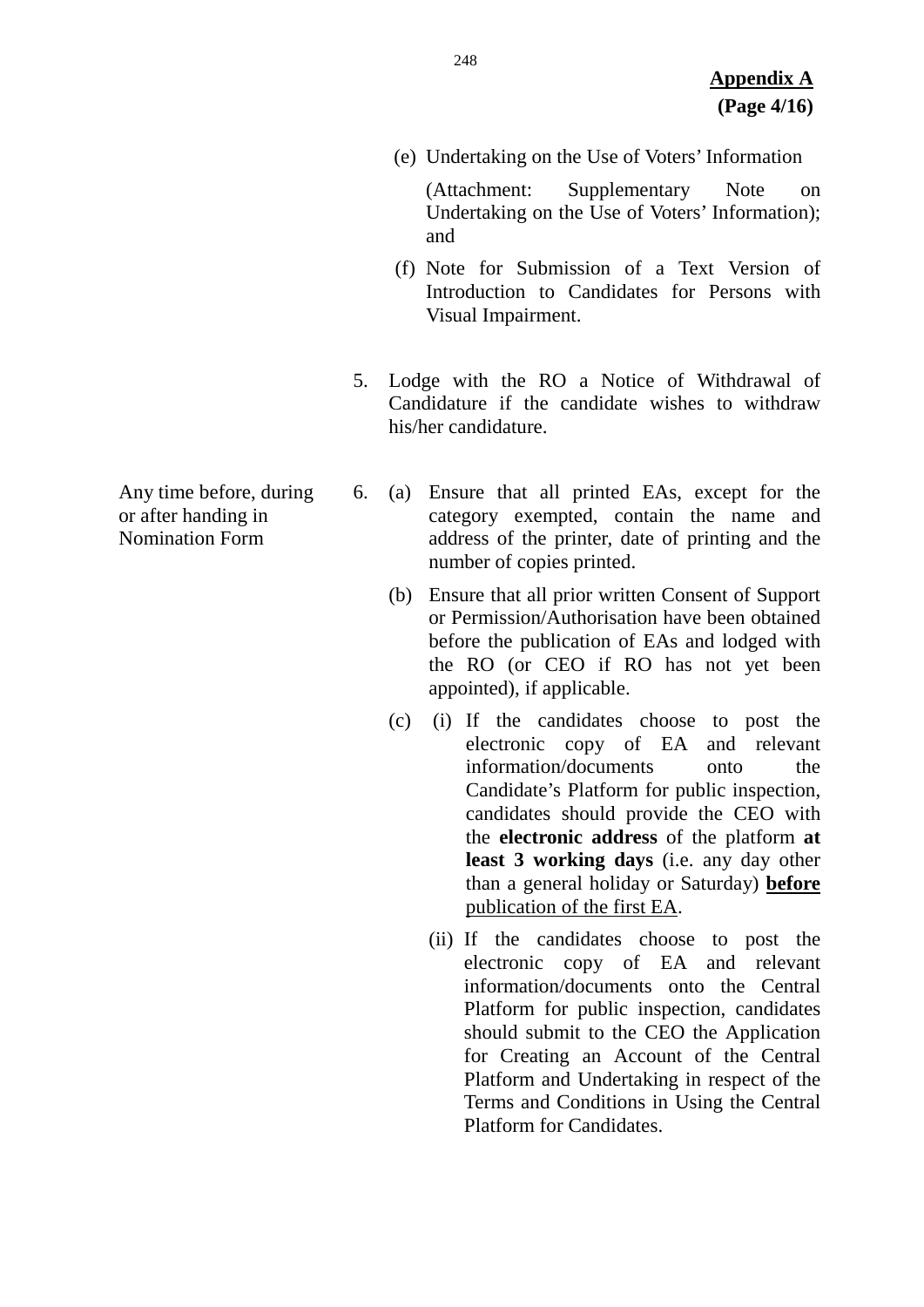Candidates will receive the username and passwords from CEO **within 3 working days** upon receipt of the duly completed application and undertaking.

- (d) Make available a copy of each type of EAs and relevant information/documents for public inspection **within 1 working day** after publication by:
	- (i) posting an electronic copy each of all his/her EAs and the relevant information/ documents onto the Central Platform in accordance with the procedures set out in **Appendix G**;
	- (ii) posting an electronic copy each of all his/her EAs and the relevant information/ documents onto the Candidate's Platform and provide the CEO with the **electronic address** of the platform **at least 3 working days before publication of the first EA (For details, please see Appendix G)**;
	- (iii) if it is technically impracticable to comply with (i) or (ii) above for EAs published through an open platform on the internet (such as when messages are sent through social networking or communication websites on the Internet like Twitter, Facebook, blogs, etc. and the exchanges are of an interactive and spontaneous nature), posting a hyperlink of such open platform and the information/documents relevant to the EAs onto the Candidate's Platform or the Central Platform in accordance with the procedures set out in **Appendix G**;
	- (iv) providing 2 hardcopies each of the EAs (or 2 identical full colour photographs/printouts/photocopies of each EA which cannot be practically or conveniently produced in specie) and 1 hardcopy each of the relevant information/documents to the RO; or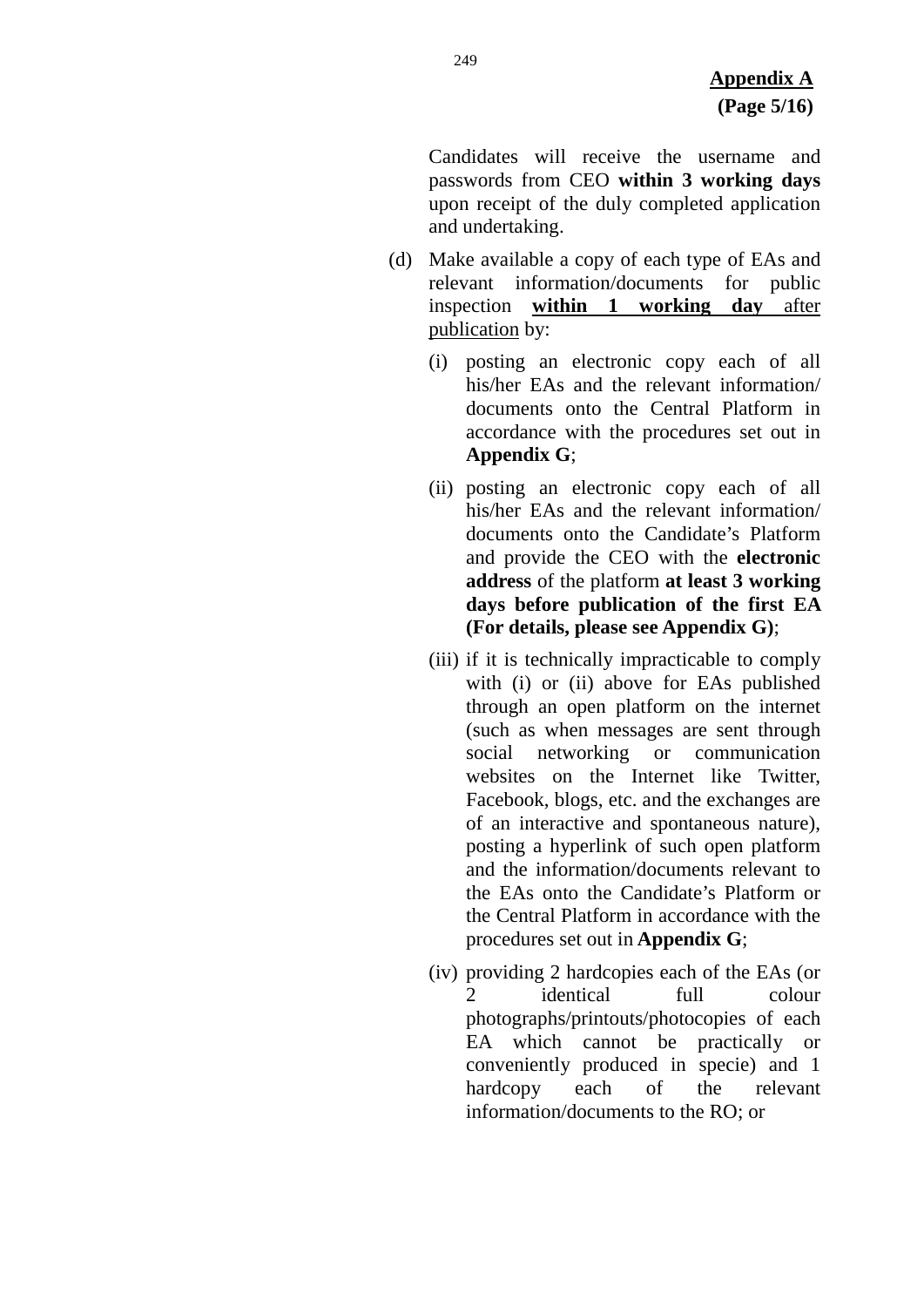(v) providing 2 identical copies of a CD-ROM or DVD-ROM each containing the EAs and 1 hardcopy each of the relevant information/documents to the RO.

Candidates may make submission as required from time to time.

- 7. Submit to the CEO an Advance Return and Declaration of Election Donations when an election donation is received.
- 8. Lodge with the RO (or CEO if RO has not yet been appointed) Authorisations to Incur Election Expenses.
- 9. Lodge with the RO a Notice of Appointment of Election Agent.
- 10. (a) If a candidate wishes to have his/her photograph and election platform printed in the Introduction to Candidates, he/she should:
	- (i) lodge with the RO a duly completed grid paper affixed with a colour photograph of the candidate which must be in a specified size and should be taken within the last 6 months; and
	- (ii) provide 2 additional copies of his/her photograph identical to the one affixed to the grid paper with his/her name label affixed on the back.

(If a candidate does not submit the grid paper, the Introduction to Candidates will only show his/her name and candidate number. The statement, "Relevant Information has not been provided by the candidate" will also be printed in the space provided for the election platform.)

(b) Lodge with the RO the form "Intention to Display Election Advertisements at Designated Spots".

- Any time before handing in Nomination Form till the end of election period
- Any time after handing in Nomination Form
- Any time after handing in Nomination Form, but before end of Nomination Period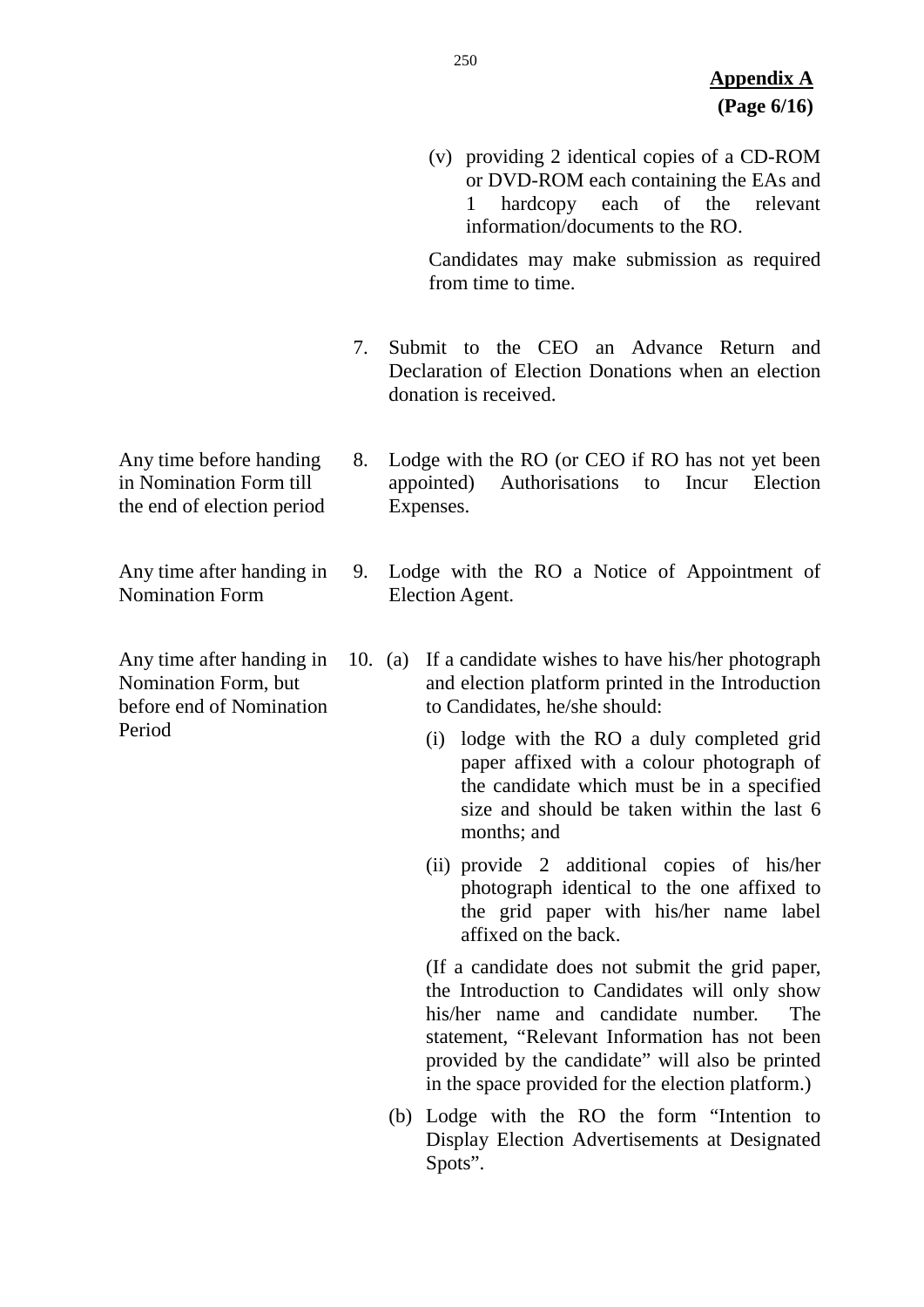Any time after handing in Nomination Form, but not later than 3 weeks before polling day

11. Make a request to the CEO for obtaining, **within 5 working days**, one set of mailing labels of voters and/or a Candidate Mailing Label System ("CMLS") DVD-ROM containing information of voters in the subsector. Candidates or their election agents are required to submit an Undertaking on the Use of Voters' Information with the request.

(Note: To protect the environment, mailing labels of voters who have provided their email addresses for receiving EAs will not be provided by the CEO.)

- Any time after handing in Nomination Form, but not later than 7 days before polling day
- 12. Lodge with the CEO Notices of Appointment of Polling Agents for a Polling Station not situated in a Prison.
	- 13. Lodge with the RO Notices of Appointment of Counting Agents.
	- 14. Lodge with the CEO the Notice of Appointment of Polling Agent for a Dedicated Polling Station Situated in a Prison (other than a maximum security prison) and Application for Consent to the Presence of Election/Polling Agent in a dedicated polling station situated in a prison (other than a maximum security prison).
		- (Note: (a) No consent will be given to the presence of an election agent at a dedicated polling station situated in a prison (other than a maximum security prison) if a polling agent has been appointed for that polling station. On the other hand, if consent has been given by the Commissioner of Correctional Services to the presence of an election agent at a dedicated polling station situated in a prison, no polling agent may be appointed for that polling station.)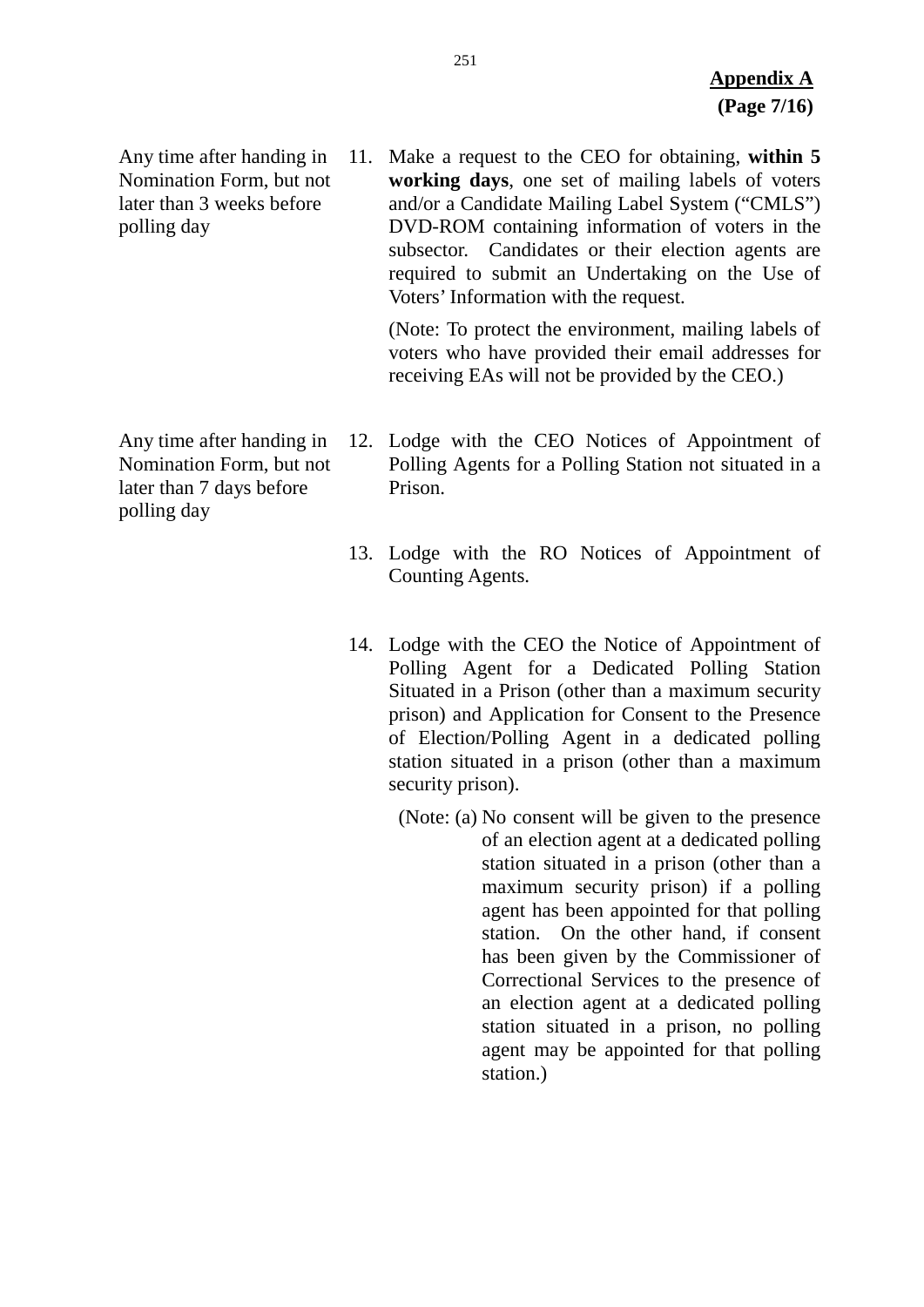- (b) No polling agent may be appointed nor may election agent be present at a dedicated polling station situated in a maximum security prison.)
- 15. Attend the briefing for candidates and collect from the RO the following:
	- (a) location maps and layout plan of the polling/counting station; and
	- (b) name badges for candidates and their agents.
- 16. Attend meetings held by the RO to determine the candidate numbers by drawing of lots and to allocate designated spots for display of EAs.
- 17. Receive from the RO copy of the permission/authorisation for display of EAs at designated spots allocated to the candidate (except for uncontested candidates who will not be allocated with designated spots).

Around 7 days after end of Nomination Period 18. Send by e-mail to e-intro to can@reo.gov.hk by the deadline specified by the REO the completed e-form of the text version of the Introduction to Candidates (available on website) for REO's uploading to the election dedicated website.

> (If a candidate does not submit the file by the said deadline, only his/her name and candidate number and the words "Relevant information has not been provided by the candidate" will be shown in the appropriate area of the form.)

Within 5 days after end of Nomination Period 19. Receive from the RO information about the election agents appointed by other candidates for the same subsector.

Around 3 days after end of Nomination Period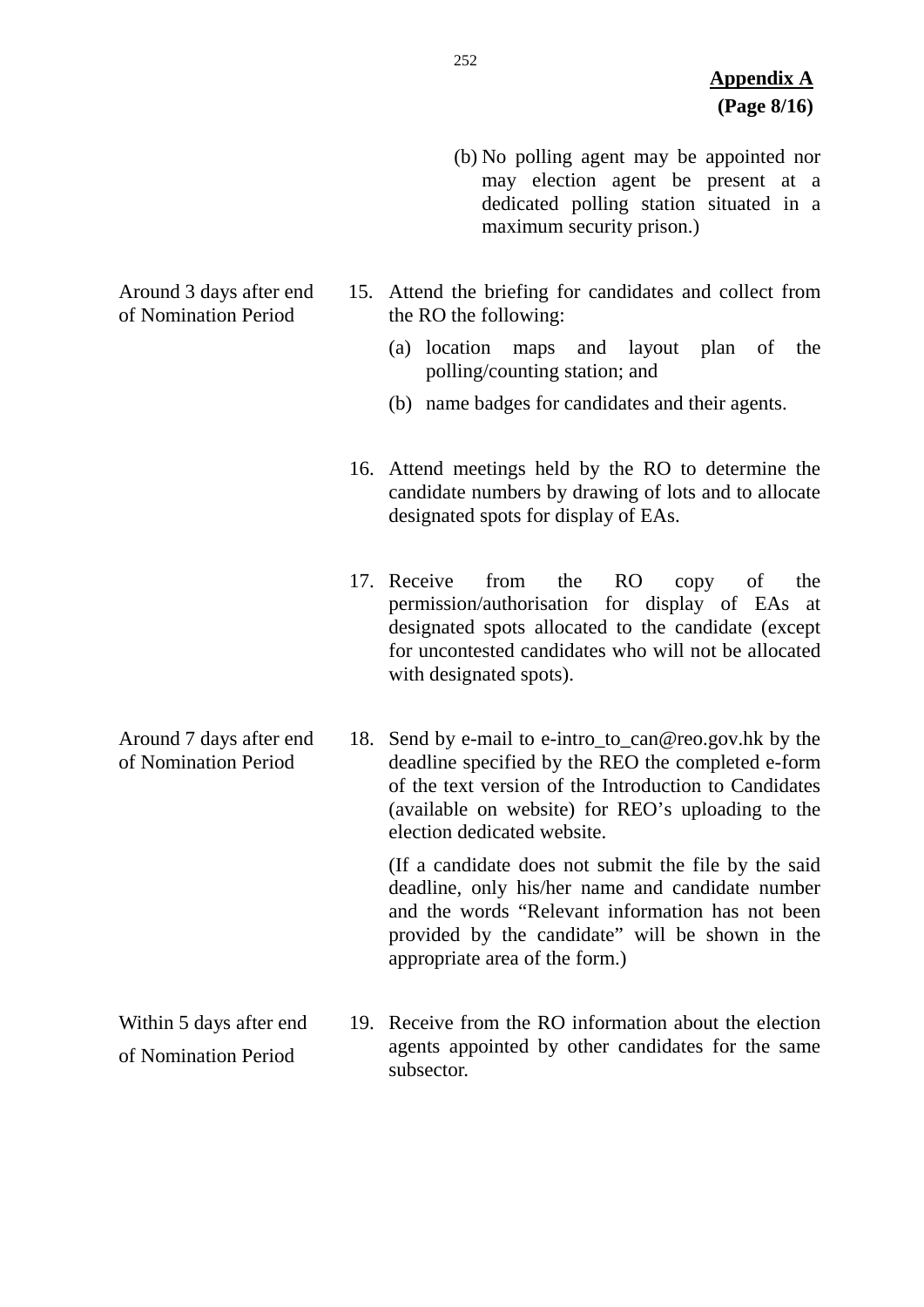nominated candidates for the same subsector. 21. Give notice of the date of the free postage of election mail and intention to use joint election mail (if applicable) by using the Notice of Posting of Election Mail (in duplicate), and present 3 unsealed election mail specimens to the designated Manager of Hongkong Post for inspection and approval. Make postage-free 22. Post postage-free election mail and present to Hongkong Post a Declaration for Posting of Election Mail (in duplicate). Furnish a copy of the election mail for the attention of the designated manager(s) for record purpose. The mail make-up must comply with the guidelines in the Guidelines on Election-related Activities and Summary on Sending of Postage-free Election Mail. (Note: Election mail sent after the posting deadline is very unlikely to be delivered to the voters before the polling day.) Not later than 7 days before polling day 23. Receive from the RO information regarding the delineation of no canvassing zones and no staying zones for the polling stations (including dedicated polling stations).

> 24. Lodge with the CEO the Notice of Appointment of Polling Agent for a Dedicated Polling Station Situated in a Prison (other than a Maximum Security Prision) and Application for Consent to the Presence of Election/Polling Agent in a Dedicated Polling Station Situated in a prison (other than a maximum security prison) **ONLY if** –

> > (a) a voter/AR imprisoned or held in custody who is entitled to vote for the relevant subsector at the aforesaid dedicated polling station situated in a prison is admitted or transferred to the prison during that week; and

20. Receive from the RO the notice on all other validly

Within 14 days after end of Nomination Period

At least 2 clear working days before posting of postage-free election mail

election mail before the posting deadline as designated by Hongkong Post

- 
- During the week before the polling day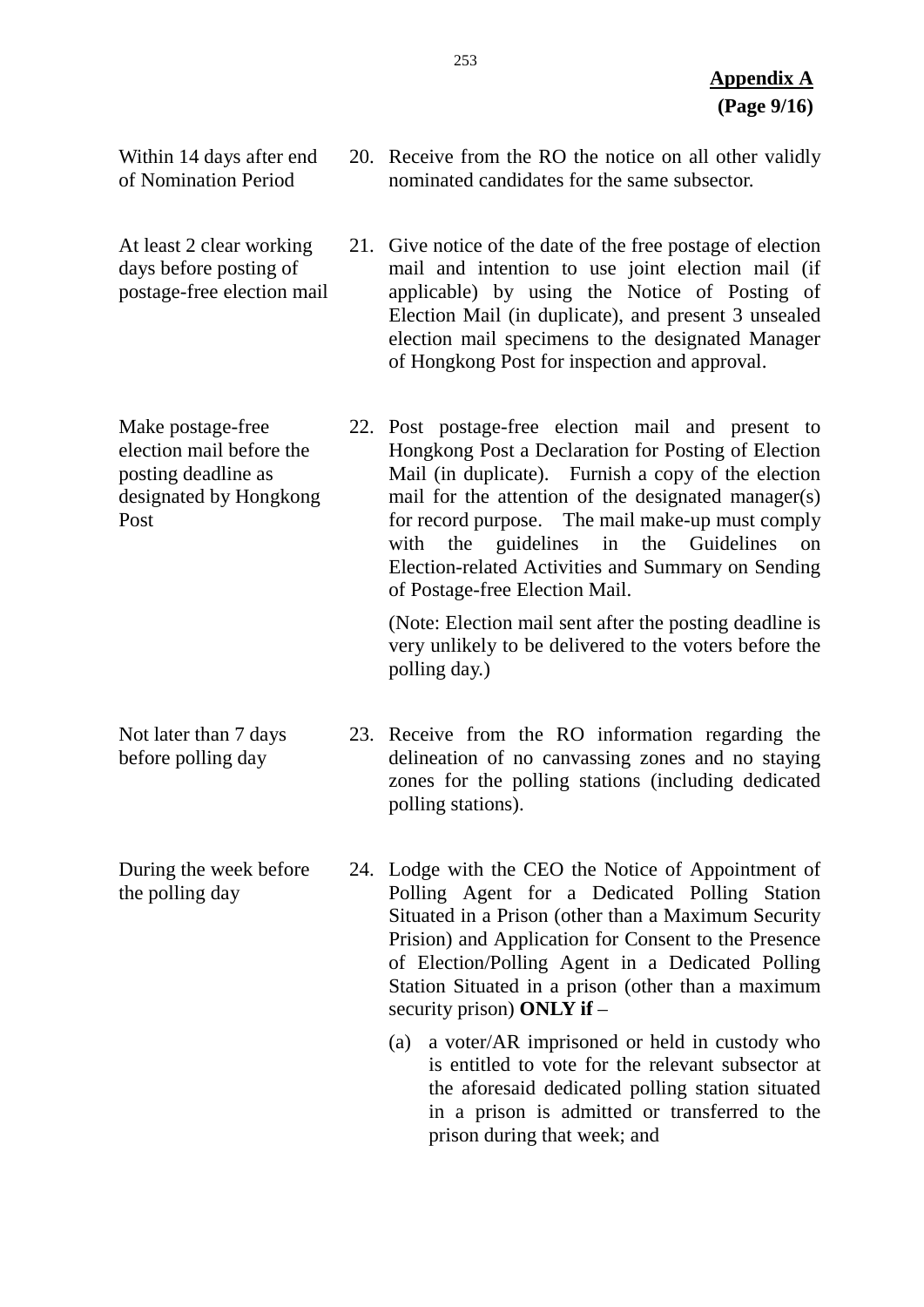- (b) the application is lodged without undue delay after the admission or transfer.
- Any time before polling day 25. Lodge with the CEO or RO, as the case may be, Notices of Revocation of Appointment of Agent, if any.

At least 10 working day before polling day

Before entering polling/counting station

26. Receive information from the RO on when and where the counting of votes is to take place.

27. Complete the Declarations of Secrecy (to be made by all candidates, their election agents, polling agents and counting agents).

On polling day 28. Attend the poll and the count if so wishes, bringing along the Declaration of Secrecy.

- 29. Candidates or their election agents personally deliver Notices of Appointment of Polling Agents for a Polling Station Not Situated in a Prison and Notices of Revocation of Appointment of Agent to the relevant Presiding Officers ("PRO") other than a PRO of a dedicated polling station situated in a prison, if not yet lodged pursuant to paras. 12 and 25 respectively.
- 30. Candidates or their election agents personally deliver Notices of Revocation of Appointment of Agent to the CEO to revoke the appointment of polling agent for a dedicated polling station situated in a prison, if not yet lodged pursuant to para. 25.
- 31. Candidates or their election agents personally deliver Notices of Appointment of Counting Agents and Notices of Revocation of Appointment of Agent to the relevant RO, if not yet lodged pursuant to paras. 12 and 25 respectively.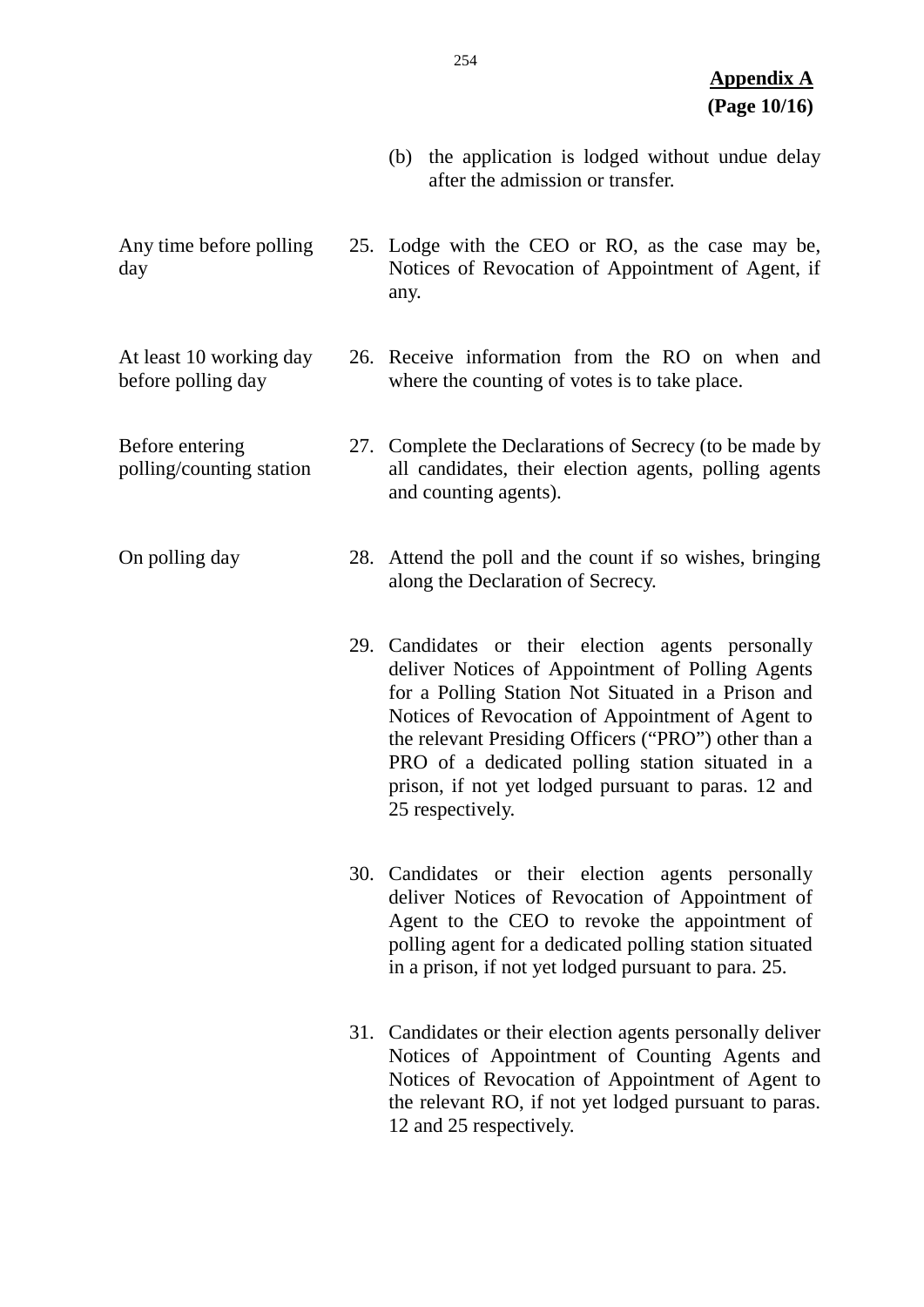Within 2 working days after the polling day 32. Post the corrected information of the EAs concerned onto the Candidate's Platform or Central Platform alongside the original information and input the date of correction; or deposit with the RO a Notification of Corrected Information in relation to Election Advertisements.

Within 10 days after polling day 33. Remove all EAs displayed on Government land/property.

- Within 2 weeks after polling day 34. Destroy or return to REO the CMLS DVD-ROM and unused mailing labels, if any. If a candidate has downloaded the voters' information from the CMLS for processing, he/she must also delete the information (use of data erasing software is recommended to completely erase the information).
- Before the expiry of the period of 30 days after the date on which the last of the following events occurs in relation to all EC subsector elections to 35. Lodge with the CEO an election return [See para. 4(c)(i)] signed by the candidate with invoices and receipts issued by recipients of the payments for all payments each of election expenses of \$100 or above and duplicate donation receipts.

(a) the result of the election is notified in the Gazette;

be held on the same date –

(b) a declaration that no candidate was validly nominated is made.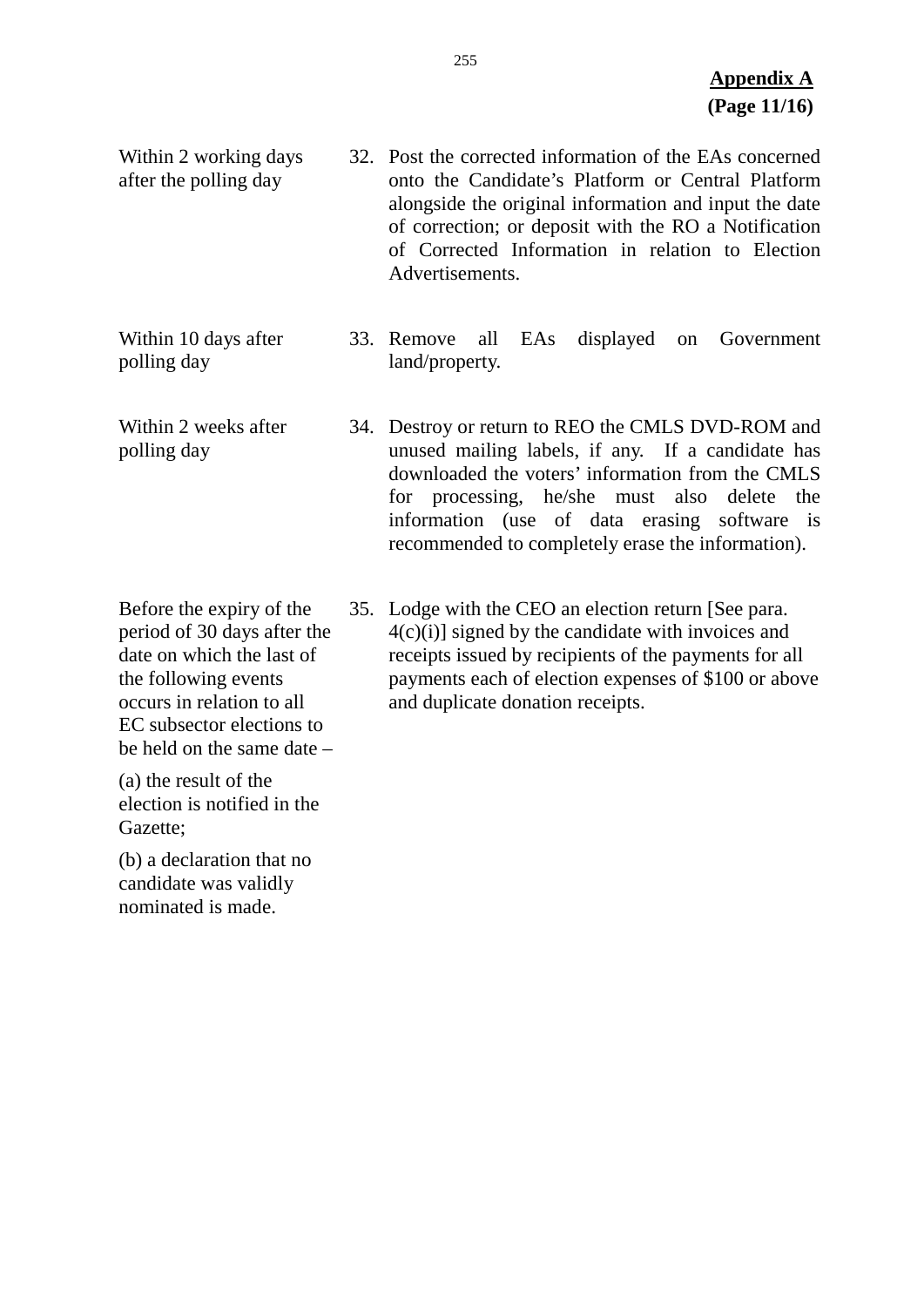Till the end of the period ending with the  $30<sup>th</sup>$  day before the first anniversary of the date of the deadline for lodging the relevant election return (disregarding any order made by the CFI under s 40 of the ECICO

36. Maintain the Candidate's Platform for public inspection of EAs and relevant information/documents.

### **Note:**

Most of the forms mentioned in this checklist can be downloaded from the REO website at [http://www.reo.gov.hk.](http://www.reo.gov.hk/)

## **B. Handling and Declaring Election Expenses**

| <b>Records Keeping</b> |    | <b>Before and After Nomination</b>                                                                                                                                                                                                                                                                                                                       |
|------------------------|----|----------------------------------------------------------------------------------------------------------------------------------------------------------------------------------------------------------------------------------------------------------------------------------------------------------------------------------------------------------|
|                        | 1. | Record all election expenses spent and all election<br>donations received.                                                                                                                                                                                                                                                                               |
|                        | 2. | Keep the original invoices and receipts issued by<br>recipients of the payments for expenses of \$100 or<br>above.                                                                                                                                                                                                                                       |
|                        | 3. | Issue receipt for any non-anonymous donation of<br>more than \$1,000 and keep a copy of the receipt.<br>(The candidate may use the Standard Receipt for<br>Election Donations provided by the REO.)                                                                                                                                                      |
|                        | 4. | (a) Keep records of the attachments posted onto<br>the Candidate's Platform and maintain this<br>platform till the end of the period ending with<br>the $30th$ day before the first anniversary of the<br>date of the deadline for lodging the relevant<br>election return (disregarding any order made<br>by the CFI under section 40 of the ECICO); or |
|                        |    | (b) Keep records of the attachments posted onto                                                                                                                                                                                                                                                                                                          |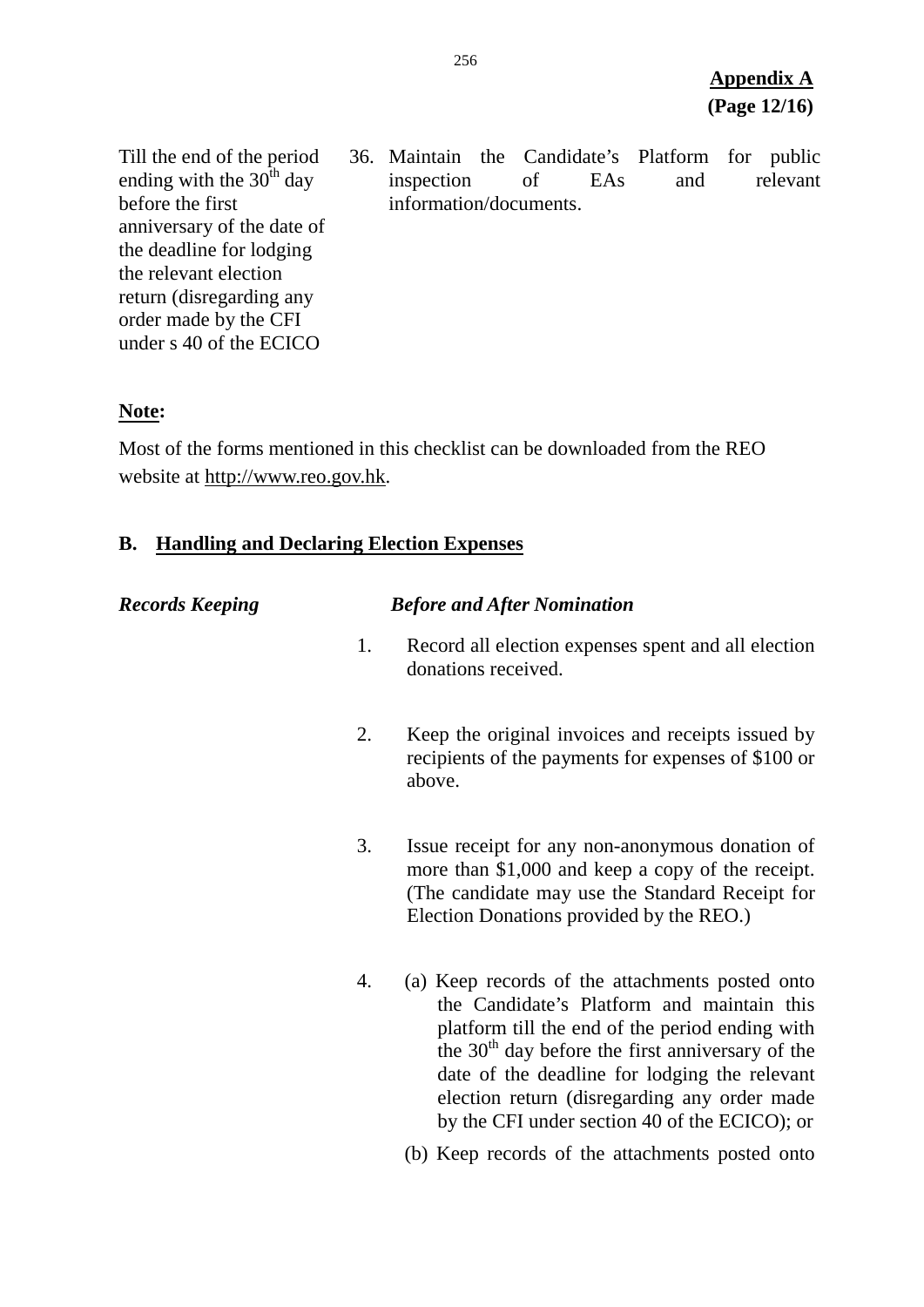#### the Central Platform; or

- (c) Keep copies of all relevant information/ documents and EAs lodged with the RO.
- *Appointment of Election Agents/Election Expense Agents*
- 5. Each candidate can only appoint 1 election agent by completing a Notice of Appointment of Election Agent. An election agent has the authority to do everything a candidate is authorised to do under the EAC (EP) (EC) Reg for the purposes of the election **except**:
	- (a) to sign the nomination form or make any requisite declaration in relation to a candidate's nomination;
	- (b) to withdraw the candidate's candidature;
	- (c) to incur election expenses unless he/she has been so authorised by the candidate;
	- (d) to authorise a person as an election expense agent to incur election expenses; and
	- (e) to be present in a dedicated polling station situated in a maximum security prison.
	- 6. Each candidate can authorise 1 or more persons as the election expense agents to incur election expenses on his/her behalf by completing the Authorisation to Incur Election Expenses. A candidate **may** also authorise his/her election agent to incur election expenses for him/her. These agents may incur election expenses only after the candidate has authorised them to do so.
	- 7. Lodge with the RO the Notice of Appointment of Election Agent at any time after handing in Nomination Form.
	- 8. Lodge with the RO the Authorisations to Incur Election Expenses. The authorisation is not effective until it has been received by the RO.
- *Lodging of Authorisation and Information Sheet of Election Advertisements with the appropriate authority and Posting Election Advertisements on Central Platform or Candidate's Platform*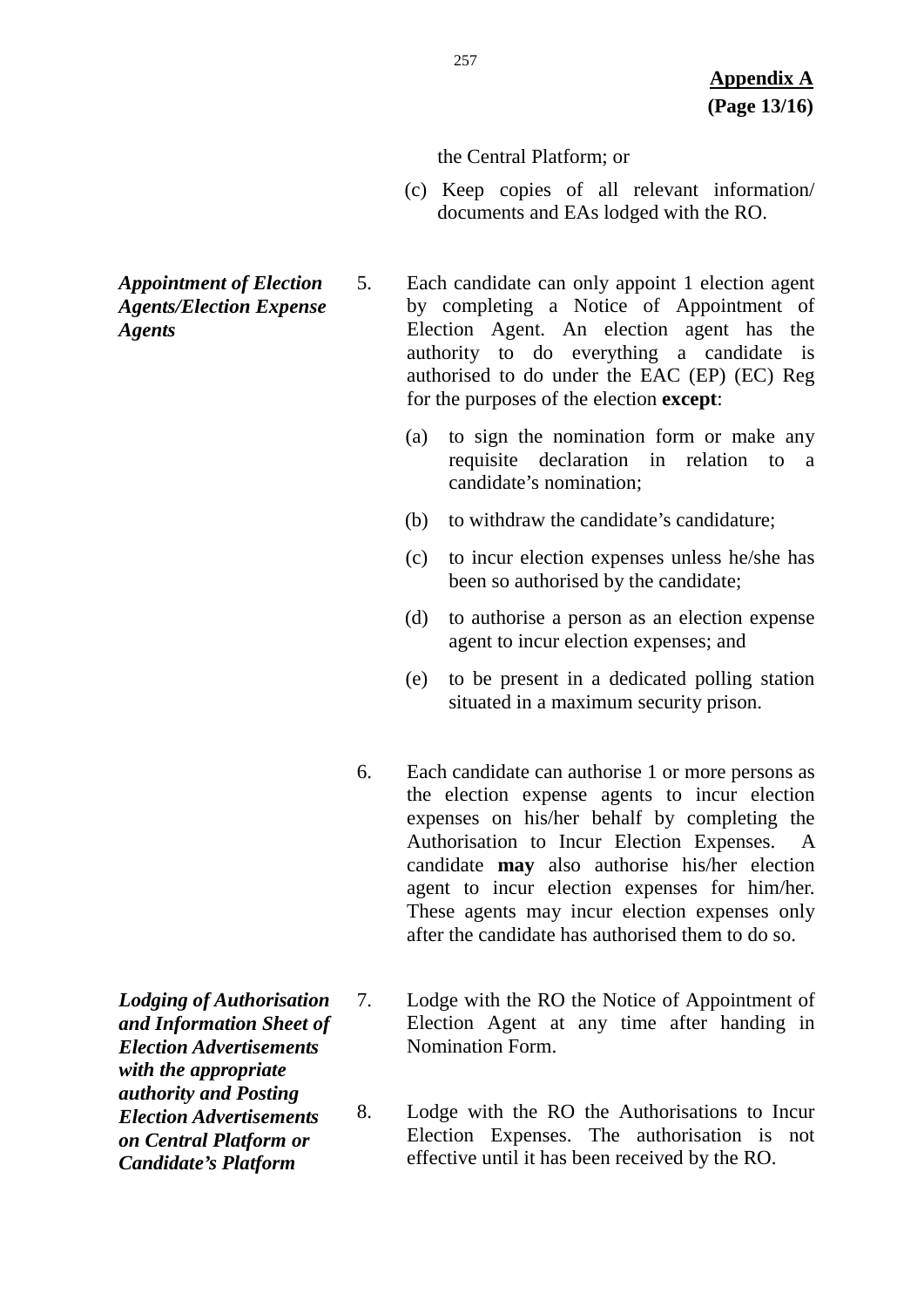- 9. Make available a copy of each type of EAs and relevant information/documents for public inspection **within 1 working day** after publication by:
	- (a) posting an electronic copy each of all his/her EAs and the relevant information/documents onto the Central Platform in accordance with the procedures set out in **Appendix G**;
	- (b) posting an electronic copy each of all his/her EAs and the relevant information/documents onto the Candidate's Platform and provide the **electronic address** of the platform to the CEO **at least 3 working days before publication of the first EA (For details, please see Appendix G)**;
	- (c) if it is technically impracticable to comply with (a) or (b) above for EAs published through an open platform on the internet (such as when messages are sent through social networking or communication websites on the Internet like Twitter, Facebook, blogs, etc. and the exchanges are of an interactive and spontaneous nature), posting a hyperlink of such open platform on the Candidate's Platform or the Central Platform in accordance with the procedures set out in **Appendix G**;
	- (d) providing 2 hardcopies each of the EAs (or 2 identical full colour photographs/ printouts/photocopies of each EA which cannot be practically or conveniently produced in specie) and 1 hardcopy each of the relevant information/documents to the RO; or
	- (e) providing 2 identical copies of a CD-ROM or DVD-ROM each containing the EAs and 1 hardcopy each of the relevant information/documents to the RO.
- 10. **A candidate must lodge his/her completed election return with the CEO before the expiry of the period of 30 days after the date on which**

*Submission of Election Return*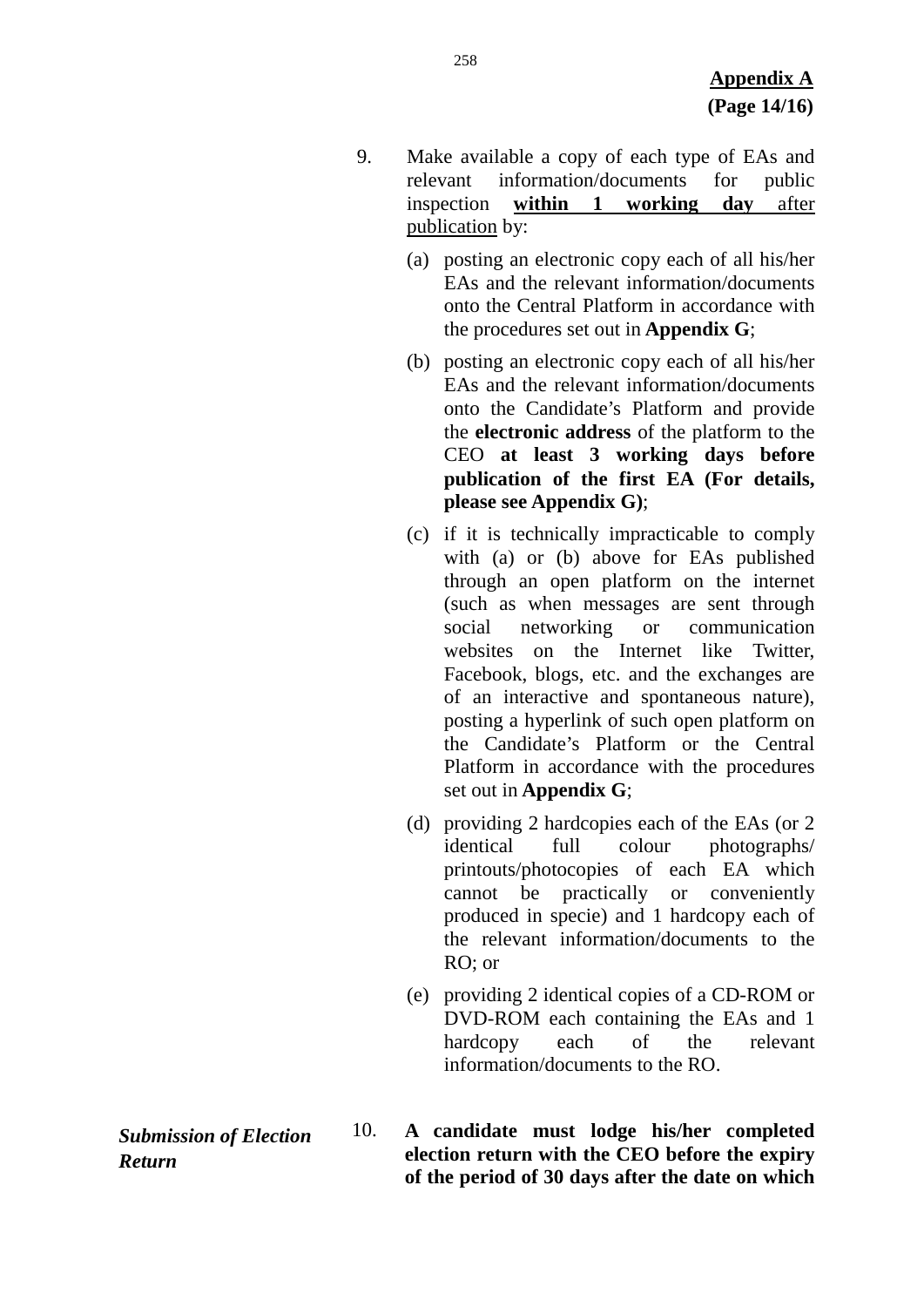**the last of the following events occurs in relation to all EC subsector elections to be held on the same date** :

- (a) **the result of the election is notified in the Gazette**;
- (b) **a declaration that no candidate was validly nominated is made**,

**or within such extended period as may be allowed by the Court of First Instance ("CFI") under the relevant law.**

- 11. The completed election return should include all election expenses incurred by the candidate or by the candidate's election expense agents and also the removal cost for his/her EAs by government departments, if he/she has not removed all his EAs, and the election donations (including services and goods) received. All election advertisements submitted on the Information Sheet in relation to Election Advertisements, the Central Platform and the Candidate's Platform should be included in the completed election return. *A candidate is required to submit his/her election returns even if no election expenses have been incurred.*
- 12. A candidate must make the declaration/ supplementary declaration(s) verifying the contents of the election return before a Commissioner for Oaths (at District Offices) or a Justice of the Peace or a solicitor holding a practising certificate.
- 13. The completed election return and the declaration verifying its contents must be submitted together with all supporting documents as required by s 37 of ECICO (Cap 554).